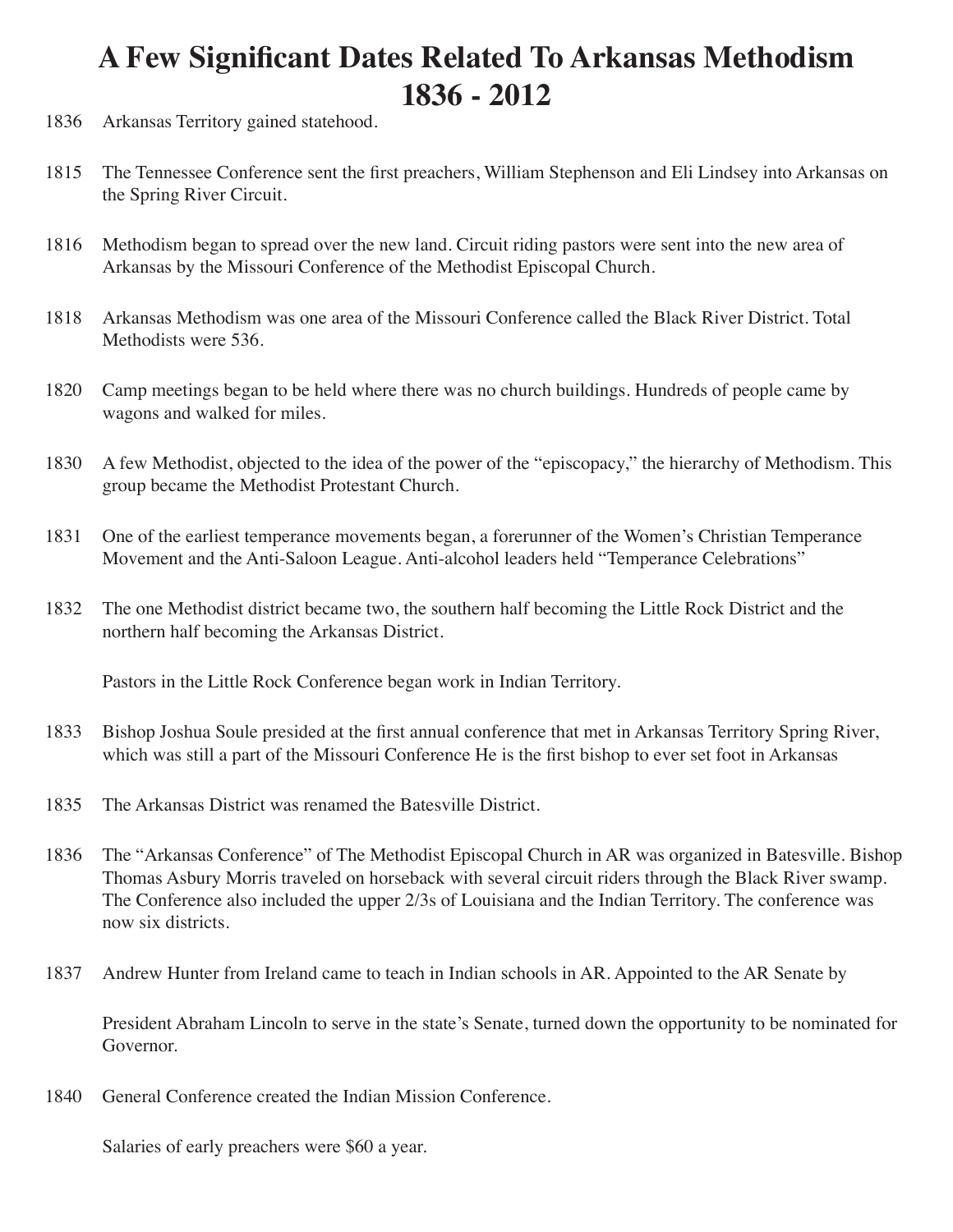- 1844 Methodism was torn asunder chiefly over issues related to slavery. Southern Methodists sent elected delegates to help develop a "Plan of Separation."
- 1845 The Methodist Episcopal Church, South split away from The Methodist Episcopal Church
- 1851 Parsonages or "parson's houses" began to be constructed of a log cabin with one room and a back porch. Two additional buildings consisted of a kitchen and a smoke house.
- 1854 The state was divided into two conferences:

The Ouachita "Wichita" Conference in the south became the second conference authorized in Arkansas. It later became the Little Rock Conference.

1865 Federal troops took over many church buildings and schools in the ME South to be used as hospitals, barracks and storage of army supplies. Many were burned and later restored.

The Negro Methodist Episcopal Church was formed along with the Freedmen's Aid Society a mission to assist newly freed slaves.

- 1866 Name of Ouachita Conference changed to Little Rock Conference, One of the first parsonages was built at Warren.
- 1867 The Little Rock Conference passed a resolution against the indulgence of tobacco.
- 1868 African Methodist Episcopal Church was organized.

Bethel Institute was organized and later became Shorther College in 1903.

1870 A third conference named the White River was organized in the north east part of Arkansas. The north west remained the Arkansas Conference.

Quitman College was established in Cleburn County, built a two-story building in 1881, but was closed in 1887.

The conferences in Arkansas adopted as their printed voice, "The Western Methodist." published in Memphis.

- 1876 Central Collegiate Institute for young men (later Hendrix) was begun in Altus.
- 1877 The first women's Missionary Society was organized in Russellville.

Philander Smith College in Little Rock was established for "Negro" youth.

1880 The Parsonage and Women's Home Missionary Society collected funds to build homes for itinerate preachers.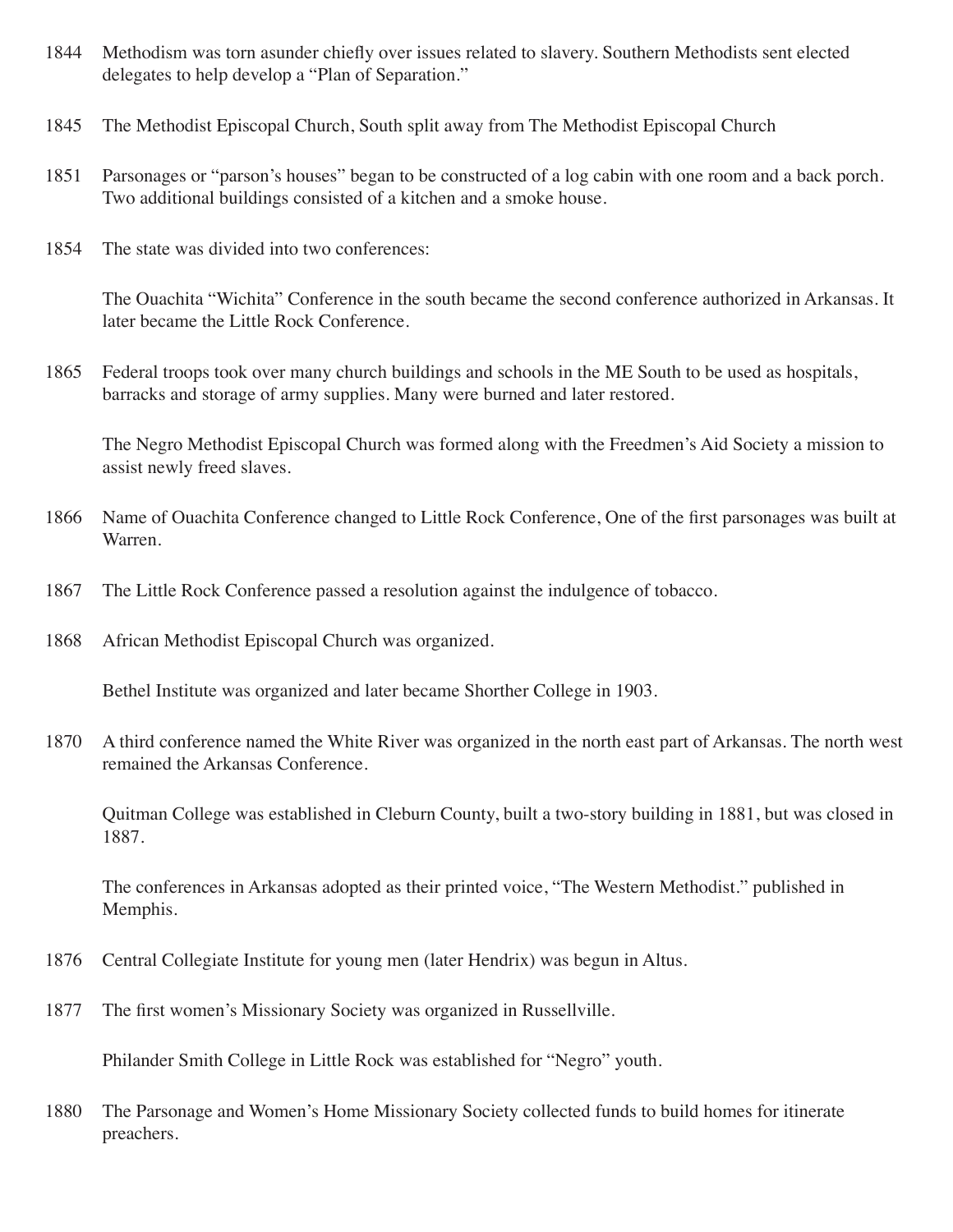- 1882 "The Arkansas Methodist" newspaper began, and changed its names several times.
- 1885 Catch the Vision, a fundraising program, was started in Arkansas to provide money to start new churches. Arkansas Methodists sent missionary Crowder B. Moseley to Japan.
- 1890 Hendrix College, formerly Central Collegiate Institute, was moved from Altus to a permanent home in Conway.
- 1889 Women organized Women's Foreign Missionary Society across the state.

Galloway College (for young women) opened in Searcy.

- 1892 The "History of Arkansas Methodism" by Horace Jewell was published.
- 1894 Miss Esther Case, was the first woman to go out as a missionary from this state.
- 1896 Sarah Allen Babcock became the first woman to address an Arkansas annual conference, speaking before the White River Conference.
- 1898 The Little Rock Conference organized the first Methodist Orphanage.
- 1897 Arkansas Methodists sent missionaries John and Beulah Cline to China.
- 1902 The Methodist Orphanage opened in Little Rock to provide short term care and permanent homes for children.
- 1905 Other missionaries were sent abroad. Alfred and Mabel Wasson went to Korea; W.E. Sewell went to Cuba.
- 1907 Through 1915, Arkansas Methodist news was published in connection with the "The Western Methodist."
- 1910 The first Evangelical United Brethren Church was organized in Wye in Perry County.
- 1913 Arkansas Methodists gathered its historical materials. These were placed in a vault at the Arkansas National Bank of Fayetteville.
- 1914 A third conference named the White River Conference was organized in the north east part of Arkansas. The north west remained the Arkansas Conference.
- 1916 The news of Arkansas Methodism was again published through the "Arkansas Methodist" newspaper.
- 1917 The Great War, World War I, raged in Europe for nearly three years. Army barracks and a hospital was set up on the campus of Hendrix College as many students enrolled in the Student Army Training Corps.
- 1918 Little Rock Conference women establish a Committee on War Relief Work and the Conference appropriates money to assist in the work of military chaplains, Fort Roots and Camp Pike.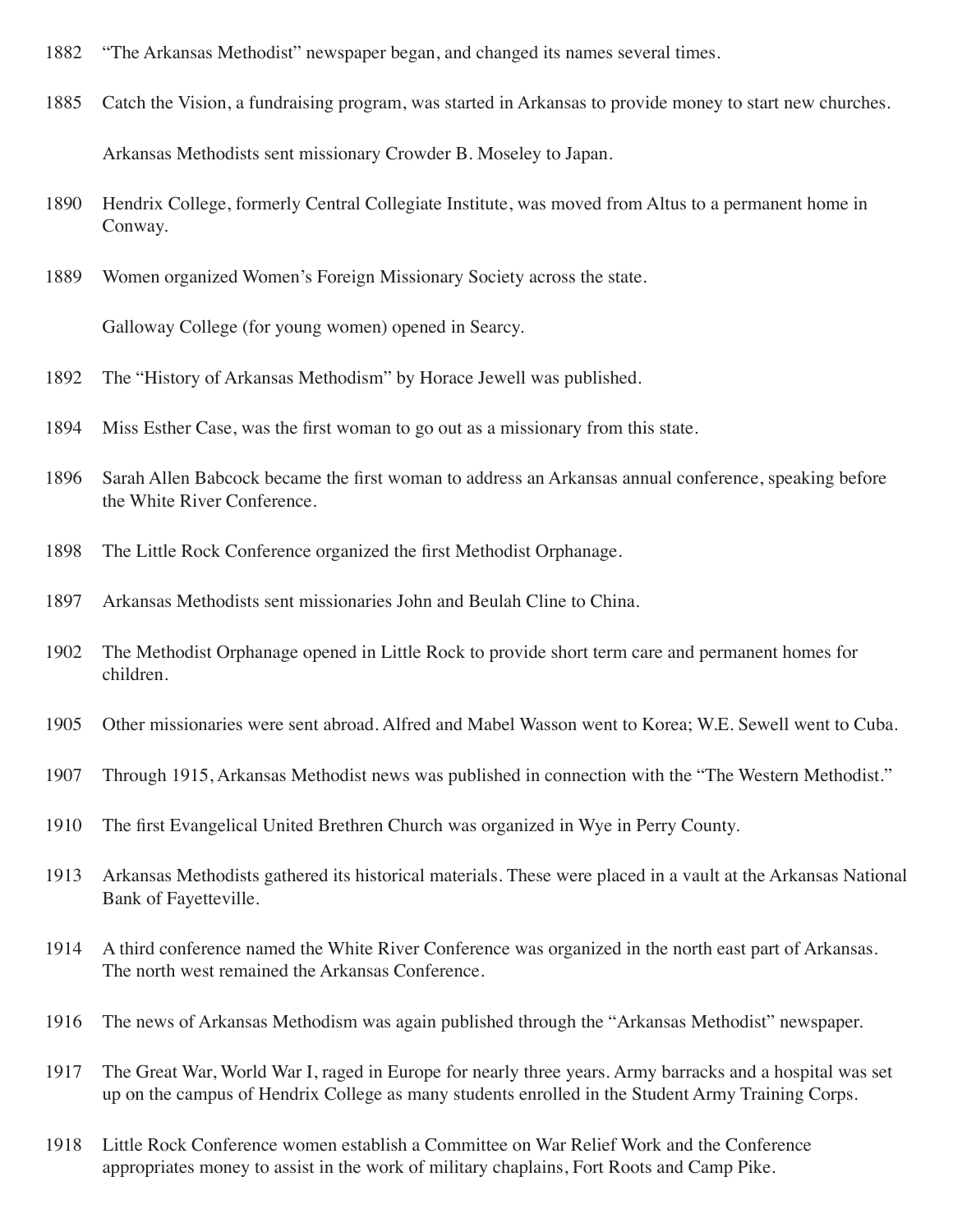- 1918 The first building in Memphis was donated to the Methodist Hospital Board.
- 1920 Sixty one black churches and preaching places were abandoned by Negroes moving to the north.

By the 1920's, the Epworth League was a major force for Methodist Youth, providing summer assemblies.

- 1921 The Wesleyan Service Guild was formed for church women who had jobs outside the home and could not meet during the daytime.
- 1922 The first public rally in Arkansas of the Ku Klux Klan was held in Little Rock. A. C. Millar's editorial's in the "Arkansas Methodist" consistently attacked lynching and injustice for Negroes.
- 1922 The final charter for a new western Methodist assembly was chartered as Mt. Sequoyah Assembly in Fayetteville.
- 1923 The "Cokesbury Hymnal" became a favorite for Sunday evening services and morning classes.
- 1924 Methodists raised money to erect a "magnificent" new hospital facility in Memphis.

The Little Rock Conference approved the plan to fill every pulpit with its adoption of "lay speakers, a service in every community every Sunday."

- 1925 Philander Smith College has seven major buildings.
- 1929 Galloway and Hendrix College merged to form one college for both young women and young men.

The crash of the Stock Market leaves Methodist Churches in debt. Loans to finished churches came from private individuals. The Arkansas Conference Women's Society held an "Ingathering of Treasurers" giving up watches and jewelry for missions.

1930 Members of small and open country churches begin to leave home for the larger communities forcing many local churches to close

Membership in Arkansas Methodism climbed to over 127,000 members.

- 1931 Esther Mooty is thought to have been the first woman to be ordained in the Methodist Protestant Church.
- 1935 The Little Rock and North Arkansas Conferences published, "Centennial History of Arkansas Methodism: A History of the Methodist Episcopal Church, South in the State of Arkansas," by James A. Anderson.
- 1936 Methodists in Arkansas gathered at Batesville to celebrate the 100th year "Centennial Celebration" the Arkansas Methodism."
- 1939 The Methodist Episcopal Church, the Methodist Episcopal Church, South and the Methodist Protestant churches united to form The Methodist Church. The Central Jurisdiction of the Methodist Church was formed for black Methodists.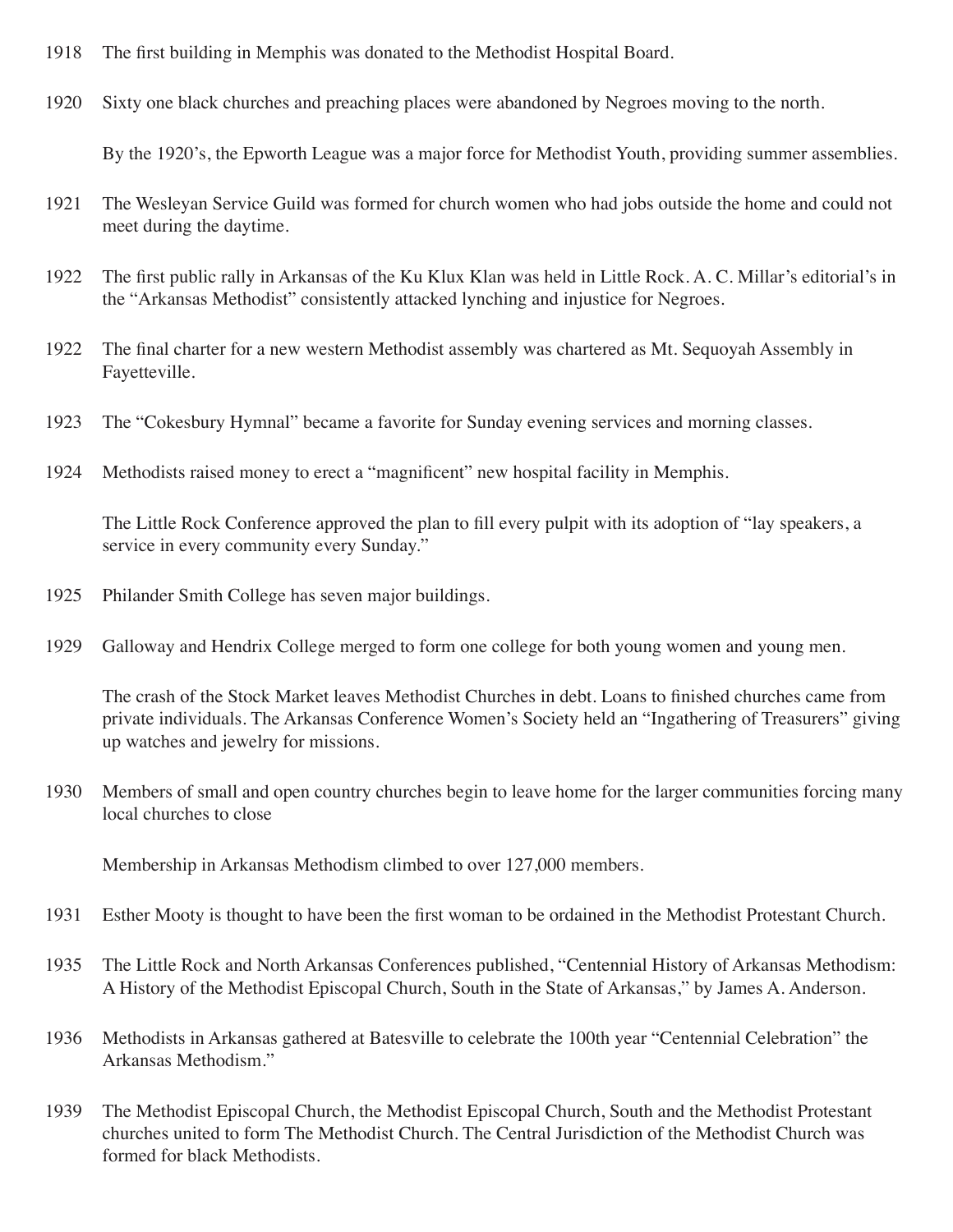- 1940 Arkansas and Tennessee Methodist continue to expand the hospital in Memphis adding two new large buildings.
- 1941 The attention of Arkansas Methodists are diverted to World War II. Hendrix students were the first in Conway to register. Students and faculty members serve in the war.

Community hospitals over Arkansas came to be owned or sponsored by the church.

1943 Rev. Fern Cook, came in from the Methodist Protestant merger. She was the first woman in the North

Arkansas Conference to be sent to a regular appointment, the Hardy-Mammoth Spring Charge.

By now every district in the state had a camp for families and young people in the summers.

Army Specialized Training Corps was stationed on the Hendrix campus. Over 30 ministers serve as chaplains over the war zone.

- 1946 Camp Aldersgate in Arkansas opened on an abandoned turkey farm.
- 1950 Hendrix College continues to expand with the addition of Staples Auditorium and Greene Chapel.
- 1952 Racial restrictions at Mt. Sequoyah Assembly were abolished.
- 1953 Methodist Protestants reported 1,117 members. A "Stationing Committee" sent preachers to local churches.
- 1956 Methodist ministers widely support segregation in schools by leading prayer services and attending school sessions.
- 1960 The Lay Witness Mission and Good News organizations influenced Arkansas Methodists to become more intensely fundamental.
- 1963 The Methodist Foundation was charted to invest and manage money, stocks, and properties donated or given to the Methodist Church.
- 1968 The Methodist Church, and the Evangelical United Brethren Church united to form the United Methodist Church.
- 1970 Myer's Ranch, later named Nawake and finally Mt. Eagle Retreat Center was purchased by the North Arkansas Conference as a major campground.
- 1972 The Southwest Conference merged with United Methodists in the closest geographical conferences.
- 1976 The Joint Committee for the History of Arkansas Methodism published "Methodism in Arkansas 1816- 1976" by Walter N.
- 1976 The Joint Committee for the History of Arkansas Methodism published "Methodism in Arkansas 1816- 1976" by Walter N. Vernon.